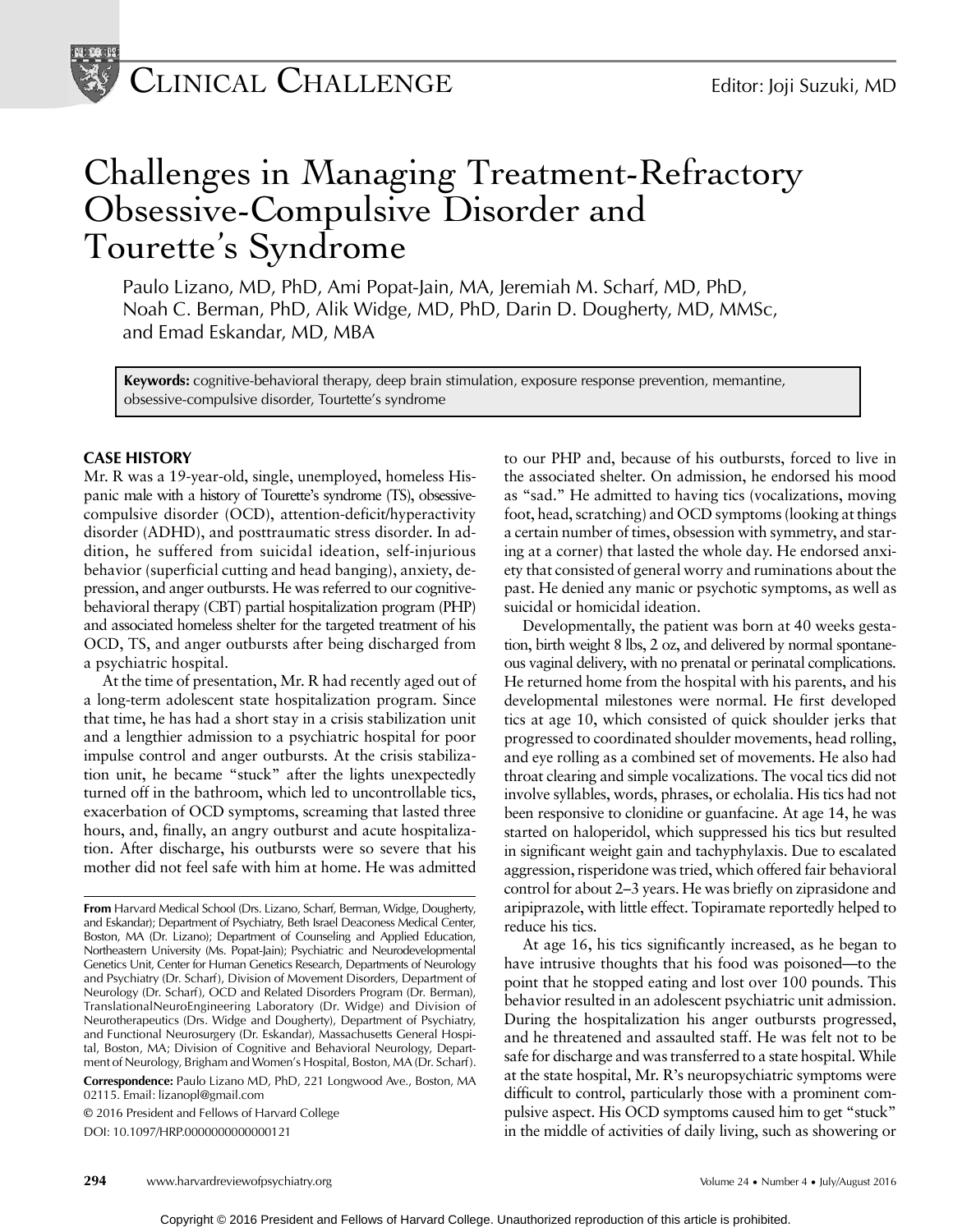dressing. Symptoms included checking the time on his phone, repeating words, and rituals related to washing in the shower, until he got them "just right." These symptoms increased his frustration and anxiety, and when staff tried to redirect him, he became angry, lost control, punched walls, and threw nearby items at staff.

As for Mr. R's social history, he had an urban upbringing and was raised by his mother. His father was incarcerated when the patient was six years old. He had grown up as an only child until two years ago, when his mother had her second child. Mr. R witnessed domestic violence in the home, which, he reported, contributed to his anxiety and anger. He had not participated in any early-intervention program. He reached the 12th grade at a therapeutic school but did not graduate. He had an individualized education plan for physical, occupational, and speech therapy, as well as behavioral management. He had never worked. He enjoyed playing sports, specifically basketball, and liked to swim. He denied any history of alcohol, tobacco, or illicit drug use. His family history was notable for OCD in his mother, who was doing well off of medications, and two maternal cousins with ADHD. His paternal family history was unknown.

Mr. R's medical history was significant for elevated liver function tests. A liver biopsy was performed and showed moderate steatosis, mild chronic portal inflammation, and portal fibrosis. Several syncopal episodes raised suspicion for a seizure disorder, which was ruled out after an electroencephalogram did not show epileptiform activity and after a brain MRI was negative for any intracranial pathology. He had been recently diagnosed with benign tachycardia that was thought to be due to anxiety. He had no known drug allergies.

Mr. R's laboratory values on his most recent psychiatric admission revealed a normal complete blood count, basic metabolic panel, and liver function tests, except for elevated fasting blood glucose. A toxicology screen was negative except for benzodiazepines, which he was prescribed and taking regularly. His valproic acid and clomipramine levels were 90 mcg/mL and 94 mcg/L, respectively. The patient's electrocardiogram had a normal QTc and QRS intervals.

On psychiatric evaluation at our CBT-based PHP, he was noted to have eye rolling and facial and shoulder tics. The latter tic was performed until it felt "just right," which would take minutes to hours to complete, making him feel "stuck." If interrupted, he became upset, necessitating the reinitiation of the ritual. Another tic involved the urge to look at an object around the room, look away, and look back again, until he "got it just right." On mental status examination, Mr. R appeared calm, cooperative, and childlike. His speech was characterized by normal volume, tone, and prosody, with occasional periods of stuttering. His affect was anxious, euthymic, and occasionally irritable. He denied experiencing hallucinations, thought insertion or broadcasting, or ideas of reference. He did not exhibit any loosening of associations, and his thought process was largely linear and goal directed. He denied any thoughts of harm to self or others. The cognitive examination

was characterized by intact orientation, attention, calculations, and memory tasks.

The patient's clinical history was complex. The differential diagnosis included severe TS and OCD-related compulsive tics with difficulty inhibiting impulses that made him prone to sudden anger outbursts. In his treatment, we targeted his anger, which was thought to be multifactorial. Our work with him included identifying his triggers and reducing the frequency or severity of episodes. We also utilized pharmacotherapy and behavioral approaches to boost his capacity to inhibit compulsions.

During Mr. R's participation in the PHP, he experienced intermittent difficulty with his symptoms. On some days he was able to engage in CBT, whereas on other days he was unable to participate, because of his rituals. His rituals would also often land him in the infirmary, making it difficult for him to engage in groups and in individual treatment. Staff had to wait for Mr. R to finish his rituals before anyone could effectively work with him. In an attempt to avert his outbursts, a behavioral plan was instituted that allowed him to engage in rituals as long as he could maintain self-control. He also had a difficult time managing his symptoms during visits to his mother's home, which frequently resulted in emergency department visits. In an effort to reduce hospital visits and possible psychiatric hospitalizations, limits were set that kept Mr. R from visiting his mother's home and that encouraged him to stay at the PHP-affiliated shelter.

When Mr. R was able to participate in individual treatment, he performed some basic exposure response prevention work. Together with Mr. R, we created a hierarchy of his stressors. His least stressful trigger was having people walk closely by him; his most difficult stressor was loud noises. Other stressors included ritual interruption and being touched. On several occasions, he recorded his ritualistic episodes, including the trigger and duration of rituals. Additionally, on more productive treatment days, Mr. R identified coping skills and engaged in coping strategies when he was feeling overwhelmed. He identified listening to music and playing basketball to be some of his more effective coping skills.

To help reduce the frequency and severity of Mr. R's behavioral outbursts, his clomipramine was increased to 250 mg daily, as his blood level was subtherapeutic. Risperidone was continued at 3 mg twice daily, as antipsychotics had previously been effective in managing his anger. The dose of divalproex was decreased, with a plan to discontinue this medication if symptoms improved. Clonazepam was discontinued, as it would interfere with therapy. A review of the literature suggested that memantine, a targeted glutamate modulator, could be an effective augmentation strategy for the presumed glutamatergic mechanism of OCD. Memantine was started at 5 mg daily and was slowly uptitrated to 10 mg twice daily, with no noticeable improvement in symptoms. This medication was ultimately discontinued. We considered evaluation for neurosurgical interventions, but the team was informed that the patient was a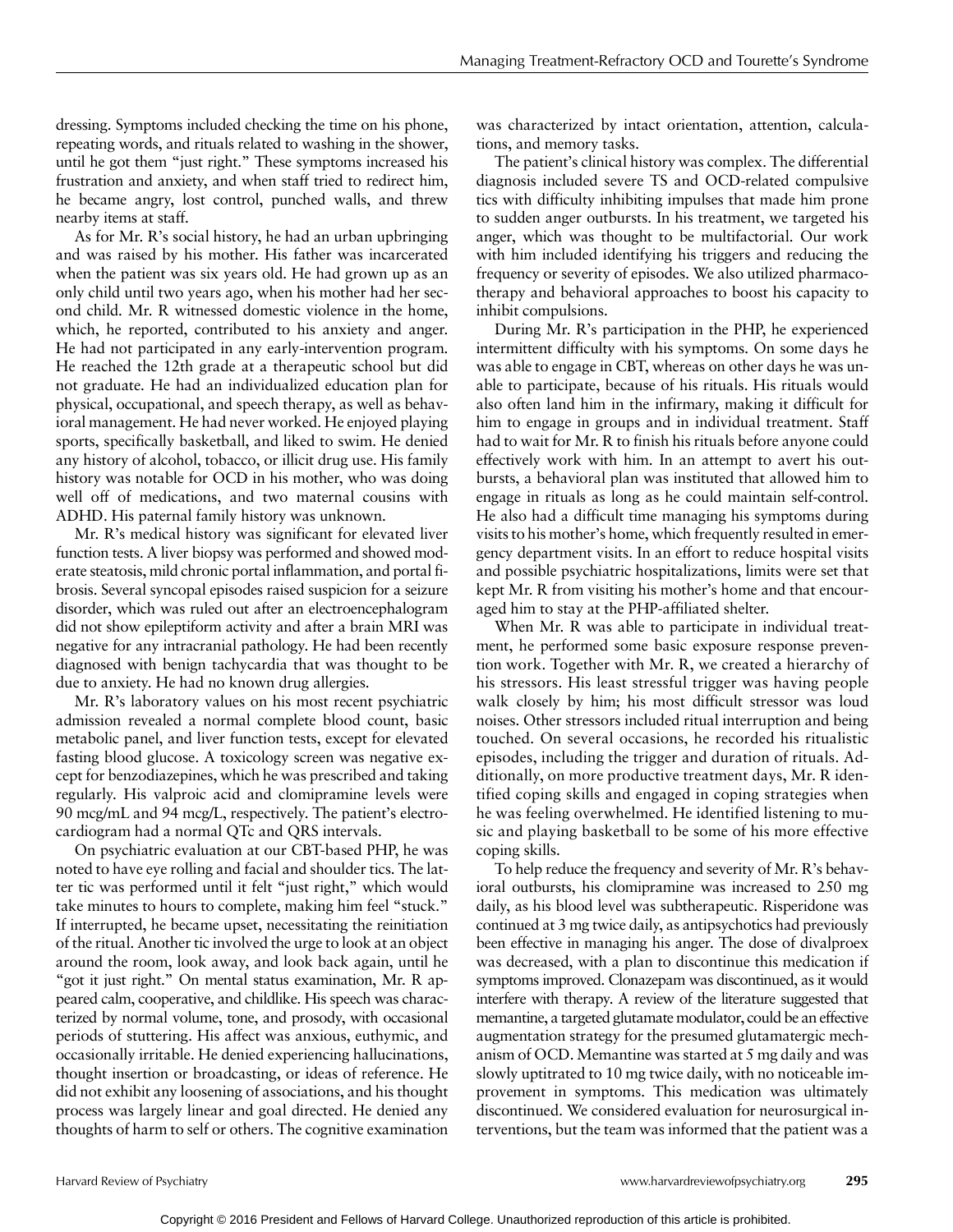poor candidate, given his degree of behavioral dysregulation and suicidal ideation with self-injurious behavior.

After a few months in the PHP, Mr. R had a decrease in behavioral outbursts and increased his participation in treatment; thus, he was felt to be stable enough to begin discharge planning. A visit to a step-down program, however, triggered another episode of getting "stuck." Mr. R became physically violent upon interruption of his rituals and was brought to the nearest hospital.

After Mr. R was transported to the emergency department, he was placed at a private psychiatric facility. A few days later, the patient's mother picked up the patient's belongings from the shelter and closed his bed there. The PHP team was in touch with the hospital, his case manager, and his mother in an attempt to support them. His aftercare plan after his psychiatric admission is unknown.

In addition to Mr. R's challenging presentation, several other external issues made this case difficult to manage. Systematic issues arose when Mr. R became an adult because he was no longer allowed to access resources in the child system that had provided him with various supports in the past. For example, after his most recent psychiatric admission, it was recommended that he go to one of the state's structured shelters, but he was sent to a general shelter instead. While Mr. R was being treated within the child system, a general shelter would likely not have been a housing option.

An additional challenge arose from inconsistencies in working with Mr. R's mother and legal guardian to establish a behavioral plan. His mother typically called daily for updates and to communicate her concerns about her son. But when Mr. R had an episode of getting "stuck" while visiting his mother at home that resulted in property destruction, his mother informed providers that she would no longer be involved in his care. Given this incident, the team established a plan with Mr. R and his mother to suspend all visits for two weeks or until he was in better behavioral control. In spite of this plan, his mother allowed Mr. R to visit the home prior to the completion of the two-week trial period. This one example illustrates the difficulty in creating behavioral plans with Mr. R while involving his family in treatment planning.\*

#### QUESTIONS TO THE CONSULTANTS:

- 1. To Dr. Scharf: Please describe the pathophysiology, diagnosis, and clinical management of TS/OCD. How should clinicians approach treatment-refractory cases?
- 2. To Dr. Berman: At times, family may have a difficult time understanding how to best support a family member that suffers from a severe mental illness. In what ways can family be effectively educated in order to best help the patient?
- 3. To Drs. Widge, Dougherty, and Eskandar: What factors determine if deep brain stimulation is an appropriate

intervention for TS/OCD? Is this patient a good candidate for deep brain stimulation?

#### Jeremiah Scharf, MD, PhD

To place the discussions below into context, I will provide an overview of the clinical features, diagnosis, presumed pathophysiology, and management of TS and OCD, followed by a targeted discussion of Mr. R's symptoms and how they relate to our current understanding of the diagnostic overlap between TS and OCD, along with the particular challenges that can arise in treatment-refractory cases.

TS is a childhood-onset neuropsychiatric disorder characterized by the presence of multiple motor tics and at least one vocal tic that are present before age 18 and persist for at least one year.<sup>1</sup> Motor tics are repeated, usually rapid, non-rhythmic motor movements that most often involve the eyes, head, face, and shoulders, but can represent any fragment of otherwise normal motor movements or sequences of movements. Similarly, vocal tics range from repeated sounds such as sniffing, coughing, throat clearing, or squeaking to complex syllables, words, or phrases. Coprolalia, the utterance of socially inappropriate words or phrases, is not required for the diagnosis of TS and, in fact, is present only in  $10\% - 20\%$  of TS patients.<sup>2</sup> Tics are briefly suppressible and are usually preceded by a premonitory sensation or urge that builds up when tics are suppressed. This distinctive feature of tics is useful in confirming the diagnosis and serves as the basis for behavioral interventions for tics, as will be discussed below. TS is now considered to exist along a continuous spectrum of developmental tic disorders; chronic (persistent) motor (or vocal) tic disorder (CT) has the same clinical features, developmental time course, and treatment as TS but involves only motor (or only vocal) tics instead of both motor and vocal tics. Persistent tic disorders are much more common than previously appreciated, with population prevalence estimates of 0.3%–0.9% of school-age children for TS and 1%–2% for  $CT<sup>3,4</sup>$  While the majority of children with TS experience significant reduction or remission of symptoms in late adolescence or early adulthood, approximately 20% have persistent impairing symptoms as adults, as in Mr. R's case.<sup>5</sup> A diagnosis of TS or CT is made solely on the presence of a characteristic presentation and a normal neurological examination. If both of these are typical/normal, no laboratory tests or neuroimaging is required.<sup>6</sup>

OCD is defined by the presence of recurrent, intrusive, ego-dystonic (unwanted) thoughts, urges, or images (i.e., obsessions) that cause intense anxiety and distress, and that are neutralized by performance of ritualistic, repetitive behaviors  $(compulsions).$ <sup>1</sup> Obsessions vary widely and can include thoughts of contamination, harm to oneself or others, absence of symmetry or order, and taboo thoughts (aggressive, sexual, or religious). Compulsions can be any repeated behavior (or thought) performed to relieve or prevent anxiety generated by obsessions, but most often consist of cleaning, \*Paulo Lizano, MD, PhD, and Ami Popat-Jain, MA, prepared the case history. checking, repeating, counting, ordering/arranging, praying/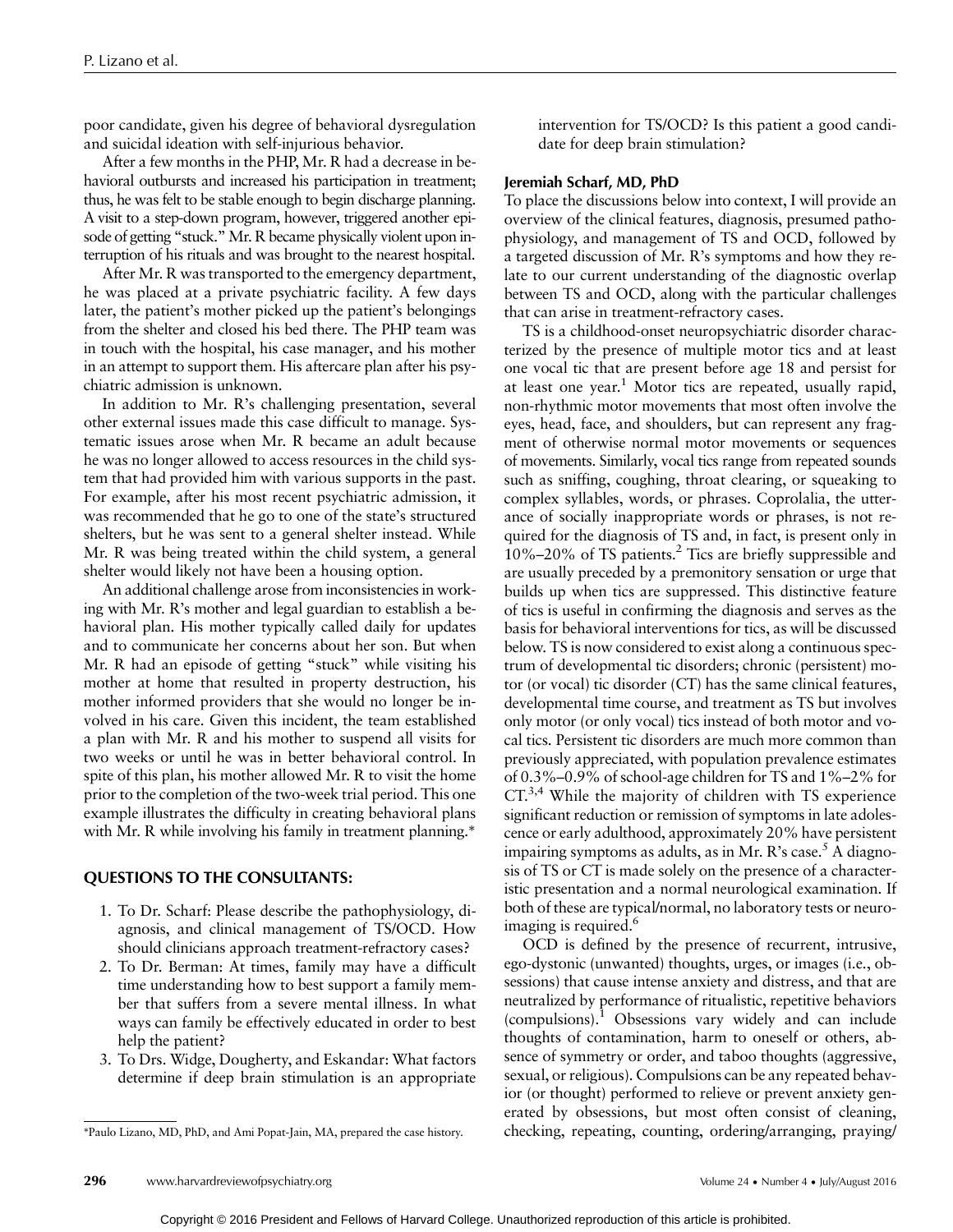confessing, or, in some cases, repeated motor sequences. While obsessive-compulsive (OC) symptoms in the absence of significant distress are common, an OCD diagnosis requires that symptoms are severe enough to be time-consuming (>1 hour per day) or to cause distress or impairment. The prevalence of OCD is approximately 1%–2% of adults.<sup>7</sup>

About 10%–20% of OCD patients have a co-occurring tic disorder, particularly those with childhood-onset  $OCD.^{7,8}$ By contrast, 30%–50% of TS patients meet full diagnostic criteria for OCD, with many more manifesting noninterfering OC symptoms. $9,10$  While patients with TS or chronic tics can have any of the obsessive or compulsive symptoms seen in OCD patients without tics, OCD in the context of tics will often involve themes of symmetry or "evening up."<sup>11</sup> Interestingly, while functional imaging studies of OCD patients exposed to contamination triggers result in increased activity in the orbitofrontal cortex,  $12,13$ provocation with asymmetric stimuli in TS patients with symmetry OCD activates both the orbitofrontal and supplementary motor cortex, suggesting that these obsessions may indeed be more "tic-like."<sup>14</sup> TS patients will also feel a need to complete tics a certain number of times or until they feel "just right," which then relieves their uncomfortable, physical urge to tic.<sup>15</sup> In addition, a small subset of TS patients will develop frank anxiety when tics are not completed correctly, as seen in the case of Mr. R with his shoulder or eye tics. In this case, tics may be functioning as the compulsive arm of an OC loop, where correct performance of a tic neutralizes anxiety as opposed to providing physical relief of a somatic tension/urge that is more classically associated with tics.

Both tics and OCD are thought to arise from aberrant development or maintenance of regulatory brain circuits connecting specific areas of the cerebral cortex to corresponding regions in the basal ganglia and thalamus (cortico-striatothalamo-cortical [CSTC] loops).<sup>16,17</sup> These circuits are involved in top-down control and selection of intended actions, thoughts, and behaviors—which, in a simplified model, correlate with dysregulated motor and premotor CSTC loops in TS and with orbitofrontal CSTC loops in OCD.<sup>18,19</sup> As is the case for Mr. R, approximately 30%–50% of TS patients also have ADHD, with presumed dysregulation of CSTC loops between the dorsolateral prefrontal cortex and corresponding areas of the anterior caudate, pallidum, and associative thalamic nuclei.<sup>9,10,17</sup> As such, the frequent co-occurrence of TS, OCD, and ADHD can be viewed as arising from abnormal development of a shared set of CSTC circuit components that manifest clinically as distinct, though sometimes overlapping, symptoms.

In this case, Mr. R has symptoms of complex tics, OCD, and ADHD, as well as severe anger outbursts ("rage attacks"), the latter of which are the major source of Mr. R's impairment and have resulted in institutionalization. Severe anger outbursts in TS patients are similar to those seen in ADHD patients without tics, and are thought to arise from impaired

frontally mediated inhibitory control of impulsive anger.<sup>20–22</sup> These outbursts can arise, however, from a wide range of triggers that are usually related to frustration or anxiety arising from incomplete treatment of other symptoms such as severe tics, difficulty initiating or completing homework due to ADHD, or interruption of OC rituals. In Mr. R's case, his slowness in performing activities of daily living and responding to directions from staff because of his need to complete tics and compulsions was not tolerated by his institutional environment, which led to increased anxiety and subsequent explosive anger outbursts.

Treatment of refractory TS, such as Mr. R's, first requires a functional analysis to identify both the antecedents of anger outbursts and the degree to which other co-occurring neuropsychiatric disorders are contributing to his combustible mix of behaviors. In Mr. R's case, his severe impulsivity and disinhibition place him at high risk for anger outbursts at baseline. On top of that, plus his baseline obsessive and non-obsessive anxiety, interruption of his treatment-refractory compulsive tics appears to be the major trigger for his outbursts. Sleep disruption, due either to anxiety or to another sleep disorder (which is present in 30%–65% of TS patients), will further add fuel to the fire. $^{23}$  Finally, the environmental context of his placement in a correctional facility, where staff may take a confrontational approach to disruptive behavior, can further escalate the situation.

For treatment-refractory cases of OCD and TS, multimodal treatment approaches are needed—including medications addressing anxiety, OCD, tics, and anger, as well as behavioral therapy. Intensive CBT was initially effective for Mr. R, though as noted by Dr. Berman below, training of parents and other care providers is also crucial. In multicenter, randomized, controlled trials, behavioral therapy for tics (comprehensive behavioral intervention for tics; CBIT) has been demonstrated to be effective in reducing tics in both children and adults;<sup>24,25</sup> it could be employed to target specific impairing tics. From a medication standpoint, tics that lie at the border zone between TS and OCD require treatment for both the tic and OC component. While the alpha-2 agonists clonidine and guanfacine, supplemented with topiramate in some cases, are the mainstay first-line agents for tics,  $2^6$  severe compulsive tics will often require use of an atypical neuroleptic combined with a selective serotonin reuptake inhibitor  $(SSRI)$  or clomipramine.<sup>27</sup> This combination is consistent with results from controlled clinical trials indicating that OCD with tics is more refractory to SSRI therapy than OCD without tics, and often requires neuroleptic augmentation, with the best data currently indicating risperidone.<sup>27</sup> For OCD alone, while fluvoxamine is often cited as the SSRI of choice, meta-analyses have demonstrated that all SSRIs are equally effective in treating  $OCD$ <sup>28,29</sup> For severe OCD, clomipramine has been proven to be the most effective medication treatment, $^{28}$  and CBT plus clomipramine (or an SSRI) has been shown to be more effective in combination than with either treatment alone. $30,31$ 

Most recently, emerging data support augmentation of SSRIs with a glutamatergic modulator such as memantine,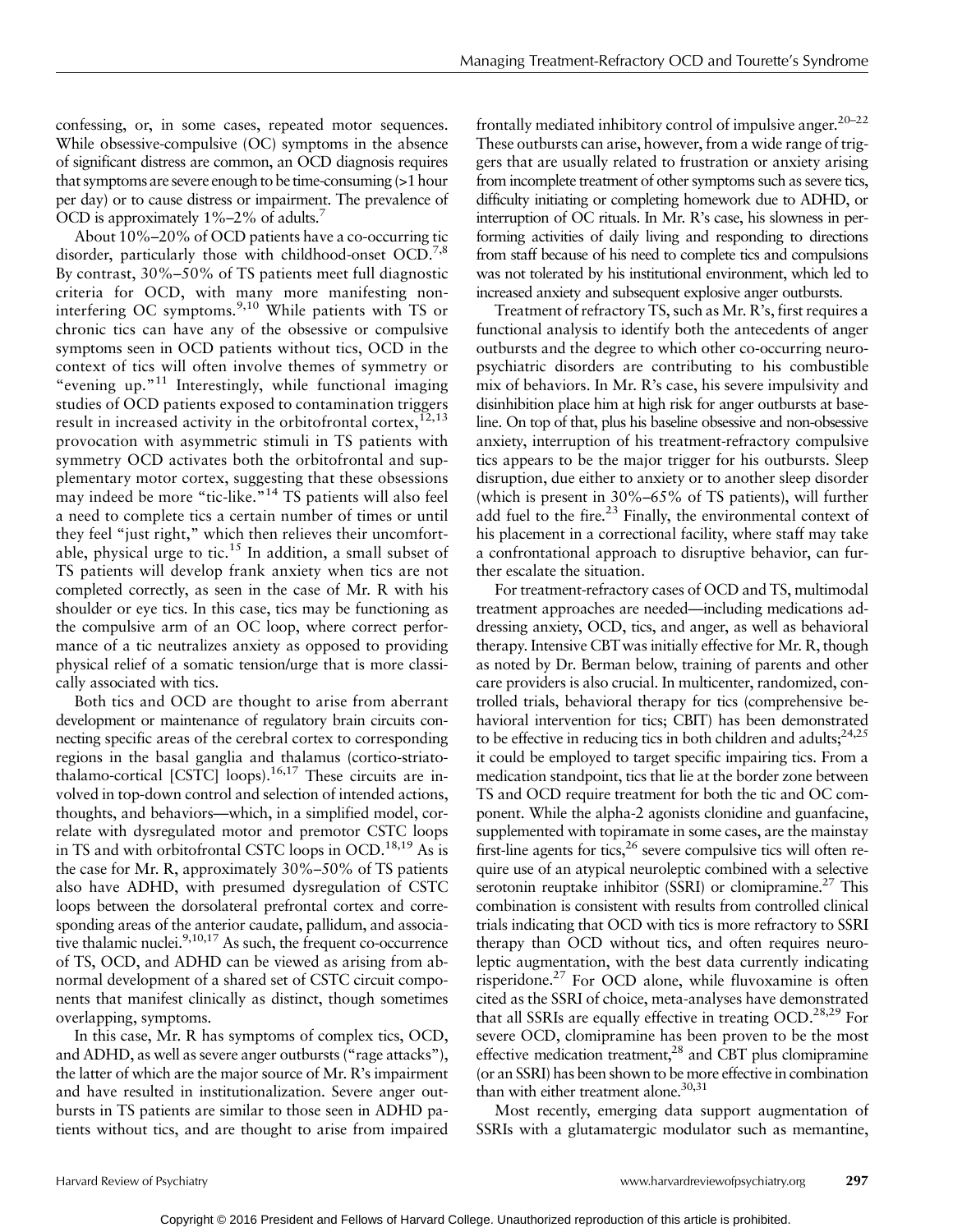N-acetylcysteine, or riluzole in treatment-refractory OCD.<sup>32</sup> Whether these agents are also effective for treating OCD in the context of tics—and, in particular, OCD where tic completion is the anxiety-provoking symptom—has yet to be determined. Treatment-refractory tics, particularly those that reemerge in adults after years of quiescence, are often driven by undertreated non-obsessive anxiety, OCD, or sleep disruption. In my experience, these areas of functioning should be targeted as aggressively as direct tic suppression, and may result in the need for lower doses of neuroleptics. Finally, let me mention that Drs. Widge, Dougherty, and Eskandar provide a detailed discussion below on the use of deep brain stimulation (DBS) in treatment-refractory TS patients. A recent position paper from the Tourette Association DBS Registry and Study Group suggests that additional randomized, controlled trials are needed to identify the optimal location and settings for DBS in TS, as well as to monitor and report the effects of DBS on TS-related comorbidities (OCD, ADHD, disinhibition, anxiety, anger), which often cause more impairment than the tics themselves.<sup>33</sup>

#### Noah Berman, PhD

The family's role in the development, maintenance, and treatment of severe mental illness has been extensively studied for decades. I will focus on how the family influences one of Mr. R's most impairing disorders: OCD. In particular, I will discuss how Mr. R's mother could be effectively educated to improve his treatment and functional impairment. Indeed, much research has demonstrated the effect of family accommodation (i.e., the process of family members assisting or participating in the patient's compulsions) and maladaptive communication styles (i.e., hostility and criticism) on OCD symptom severity and treatment outcome. Therefore, I will first describe the conceptual model of family accommodation and how it maintains, and often exacerbates, OCD symptoms. Next, I will describe how Mr. R's significant rage relates to family accommodation and will suggest a self-report measure that can both guide treatment and educate the family. Finally, I will describe how to incorporate the family into treatment by targeting maladaptive behaviors through CBT specifically, exposure with response prevention.

FAMILY ACCOMMODATION: FUNCTION AND CORRELATES Research has demonstrated that family accommodation is associated with (1) poorer treatment outcome in adults<sup>34</sup> and youth,  $35$ (2) greater depression and anxiety in family members,  $36$  and (3) poorer family functioning.<sup>37</sup> Broadly speaking, family members participate in a patient's rituals in an effort to reduce or neutralize the patient's distress. This process does not occur overnight; instead, the dynamic tends to evolve over months or years. For instance, Mr. R's family likely accommodated his poison-related intrusions in his early teenage years by helping him avoid feared stimuli or by identifying safety foods. In that scenario, Mr. R's mother likely accommodated his OCD in an effort to reduce his distress and the time spent on lengthy rituals.<sup>38</sup> Although accommodation

would have been effective in the short term (i.e., reducing anxiety), these behaviors ultimately prevented Mr. R from adaptively confronting his obsessional thoughts and coping with the subsequent anxiety. Not surprisingly, accommodating behaviors maintain the severity of OCD symptoms and mitigate the motivation to engage in adaptive behavioral change.<sup>39</sup>

Although accommodation is a common familial response to a loved one with OCD, evidence suggests that Mr. R's mother is even more likely to engage in this set of maladaptive behaviors, given her own OCD diagnosis.<sup>40</sup> Although no research has concluded why parental anxiety is associated with accommodating behaviors, one hypothesis is that parents have difficulty tolerating negative affect in themselves and others, and therefore engage in a short-term solution accommodation—to minimize discomfort. This same negative reinforcement dynamic applies to parents' responses to children's rage. Recent research indicates that rage attacks within the context of OCD are often associated with the disruption of rituals (as seen in Mr. R) and are directly related to the degree of family accommodation.<sup>41</sup> Paralleling the motivation to accommodate OCD symptoms, family members facilitate avoidance or abandon limit setting when the patient is "raging," in order to shorten the duration of the episode. Paradoxically, these accommodating and avoidant behaviors reinforce the frequency and intensity of the rage attacks. In fact, mediation analyses indicate that the severity of the patient's rage leads to an increase in family accommodation prior to reducing functional impairment.<sup>41</sup> Applying these findings to Mr. R: when he becomes "rageful," proximal individuals (i.e., mother, nurses) ultimately engage in accommodating behaviors in an effort to reduce the intensity of his anger. As a result, these short-term solutions negatively reinforce the patient's maladaptive behaviors and lead to greater functional impairment. Fortunately, these behavioral responses can be directly targeted in treatment.

EDUCATING AND INCORPORATING THE FAMILY INTO TREATMENT Given the significant impact of family accommodation on symptom severity and treatment outcome, researchers have developed brief assessment tools (e.g., Family Accommodation Scale–Parent Report)<sup>42</sup> to guide treatment (i.e., identify the domains of accommodation for the therapist) and to educate the patient and family on how accommodating behaviors correspond to the patient's OCD symptoms and severity. Given Mr. R's age, the therapist should begin treatment by introducing him to the cognitive-behavioral model of OCD. If Mr. R is interested in involving his mother, she could attend the next session, and Mr. R could teach the model directly to her. In the process, the therapist would be in a position to determine whether Mr. R fully understands the relationship among his thoughts, emotions, and behaviors. Importantly, this approach offers an ideal segue into a discussion of how family accommodation functions similarly to a ritual in the maintenance of symptoms.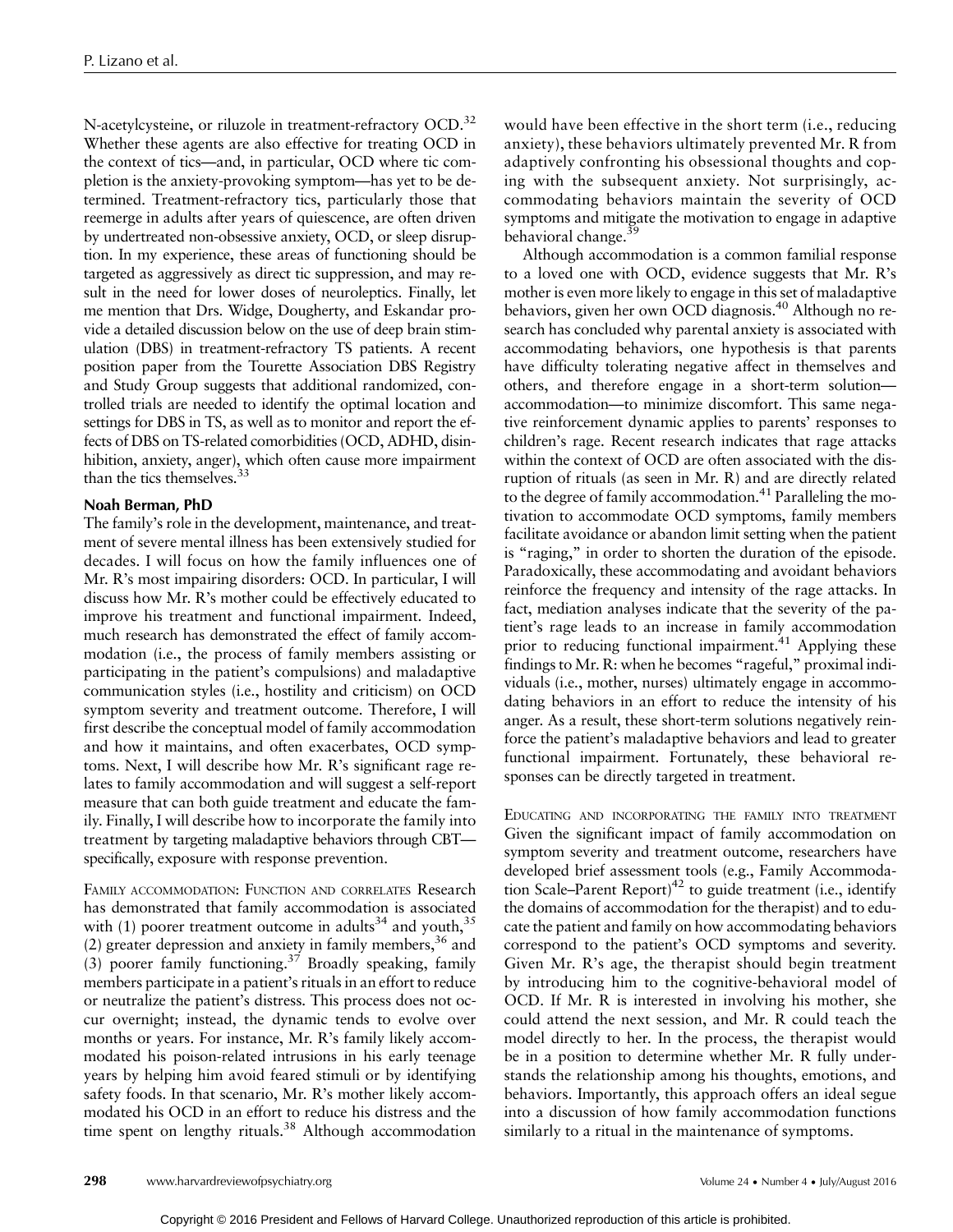Following the educational intervention, Mr. R's mother should possess a preliminary understanding of how to engage in more adaptive behaviors that are in service of reducing her son's symptom severity. Assuming that the mother wishes to be involved in the remainder of treatment, I would suggest the following familial treatment targets: (1) normalize and validate her frustration and distress, (2) reduce accommodation of symptoms through collaborative problem solving, (3) learn to support Mr. R by acting as a co-therapist or coach, and if necessary, (4) reduce her criticism and hostility in response to Mr. R's rituals.<sup>43,44</sup> Although Mr. R's mother may "buy into" the theoretical model of reducing accommodating behaviors, she may be fearful to watch her child be in debilitating distress. To identify obstacles to implementing behavioral change, the therapist could ask the parent-child dyad to role-play a high-intensity scenario, or if that is too difficult, the therapist could act as either the patient or the parent in the role playing. Observing the dyad communicate in the context of the role playing has the potential to elucidate ineffective (and damaging) language. For instance, in response to the child's rituals, Mr. R's mother might employ hostile or critical language (e.g., "It's so stupid that you have to keep staring at different parts of the room—what's wrong with you?"). Indeed, this communication style is associated with greater OCD symptom severity and should therefore be addressed and targeted. To do so, the therapist could provide the family with psychoeducation and offer adaptive strategies to both communicate emotions and disengage from conflict.<sup>45</sup>

Family members often can be overwhelmed by the amount of changes (e.g., daily routine, communication, limit setting) that the therapist suggests during the educational phase of treatment. Therefore, it is crucial that both the patient and family member understand that CBT utilizes a hierarchy to gradually challenge behavioral patterns each week. Thus, both the parent and child should expect homework assignments that align with the week's exposure goals and with the broader aim of reducing OCD symptom severity. To increase motivation for both parties, the therapist is encouraged to identify rewards associated with completing homework, even if their feeling skillful or their arguing less frequently is already providing strong reinforcement.

Taken together, family members can be integrated into the cognitive-behavioral treatment of complex OCD. To educate the family member effectively, the therapist should ensure that the parent understands the cognitive-behavioral model of OCD, how family accommodation functions similarly to a ritual in terms of negative reinforcement, and the effect of parental hostility and criticism on OCD symptoms and treatment outcome. Undoubtedly, there are many permutations regarding the family's involvement. Parents can attend the end of every session (as is often done with children and early adolescents) or attend only one or two sessions of psychoeducation and collaborative problem solving/role playing. Although no research has determined the optimal degree of family involvement, family-based treatments, including limited adjunctive interventions (e.g., parent attends only two sessions), have shown a large effect on patients' overall global functioning and are associated with a significant reduction in (1) OCD severity, (2) depression symptoms, and (3) parental hostility and criticism.<sup>39,43,46</sup>

### Alik Widge, MD, PhD, Darin Dougherty, MD, MSc, and Emad Eskandar MD, MBA

As happened in the case of Mr. R, the potential use of brain stimulation for any psychiatric condition should involve multispecialty consultation among psychiatry, neurology, and neurosurgery. DBS remains experimental for Tourette's syndrome but is FDA approved for OCD under a Humanitarian Device Exemption. Guidelines exist for DBS in TS and are very similar to those used for OCD.<sup>47</sup> The core criteria are the following:

- severe and life-impairing disease (Yale-Brown Obsessive Compulsive Scale > 30 for OCD; Yale Global Tic Severity Scale > 35 for tics)
- evidence of adequate trials of both multiple gold-standard pharmacologic agents and exposure/response-prevention therapy, for both the tic and obsessive-compulsive components of the symptoms
- for TS, age > 25, on the ground that the probability of spontaneous improvement with age is limited
- medical suitability to undergo neurosurgery
- absence of bipolar-spectrum disorder, as DBS at the most common OCD target can provoke hypomania to mania
- absence of active suicidality
- capacity to understand and consent to the extended and lifelong restrictions of living with and managing an implanted medical device
- adequate psychosocial support, particularly to manage patients' expectations regarding clinical outcomes and the possibility of non-response

There are various lesser inclusion criteria and relative contraindications; for a more complete discussion, see Mink and colleagues  $(2006)^{47}$  and Widge and Dougherty  $(2015)^{48}$ 

The other complicating factor is targeting. For OCD, most centers target (with variation) a ventral striatal site that is referred to as anterior limb of the internal capsule, nucleus accumbens, or ventral capsule/ventral striatum. Some case-series evidence suggests that this same target can relieve tics in TS.49–<sup>51</sup> Other groups have reported good outcomes in the centromedian thalamus<sup>52,53</sup> and globus pallidus.<sup>54</sup> No headto-head trials have been conducted.

As described in the case history, Mr. R likely would not have been a good candidate for DBS at any target. The presence of persistent suicidality is concerning, as the device itself creates a variety of means for self-injury. Further, patients with this level of behavioral dysregulation tend to have difficulty attending necessary appointments. This is doubly true when head banging is present as a common self-soothing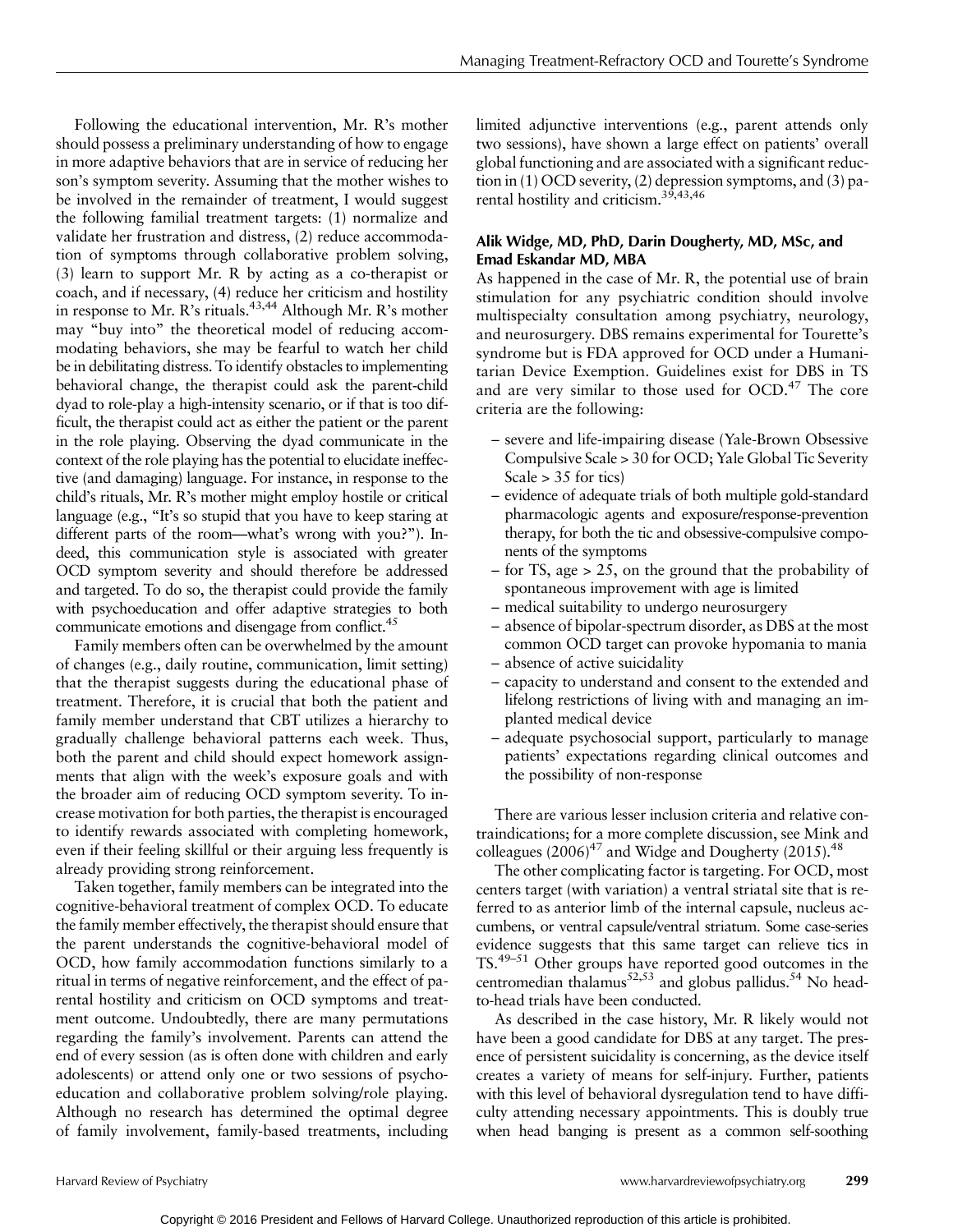behavior. DBS devices have extension cables that tunnel subcutaneously in the neck and cross onto the anterior cranium. The patient's head-banging behavior could easily damage a connector and render the device nonfunctional, potentially even creating an increased risk of infection or inadvertent electrical discharge. The risks may be further exacerbated by the tics, depending on the severity. There are also case reports of injury to deep neck structures from violent tics,  $55$  suggesting that they could also damage an implanted neurostimulator.

A stereotactic lesion procedure may have been appropriate in this patient. Although the literature is less extensive than for DBS, case reports of capsulotomy, cingulotomy, and thalamotomy have demonstrated some success in TS.<sup>56</sup> These procedures, in TS, can often have complications, and there may be a divide between surgeries that relieve OCD and those that relieve tics. $57-59$  In one case report, a combined capsulotomy and cingulotomy (limbic leucotomy) relieved self-injurious behavior, but with unknown effects on OCD or other TS symptoms.60 A lesion does have the advantage of not requiring the extensive follow-up for DBS. For this specific patient, very detailed discussion would have been needed to ensure that he had the decisional capacity to request and undergo the procedure, with a full understanding of the limited probability for benefit. Active suicidality would still have been a contraindication during the time period covered by the case history.

Declaration of interest: Dr. Scharf is a member of the Scientific Advisory Board of, and has received research and travel support from, the Tourette Association of America.

#### REFERENCES

- 1. American Psychiatric Association. Diagnostic and statistical manual of mental disorders. 5th ed. Arlington, VA: APA, 2013.
- 2. Freeman RD, Zinner SH, Muller-Vahl KR, et al. Coprophenomena in Tourette syndrome. Dev Med Child Neurol 2009;51:218–27.
- 3. Scharf JM, Miller LL, Gauvin CA, Alabiso J, Mathews CA, Ben-Shlomo Y. Population prevalence of Tourette syndrome: a systematic review and meta-analysis. Mov Disord 2015;30:221–8.
- 4. Knight T, Steeves T, Day L, Lowerison M, Jette N, Pringsheim T. Prevalence of tic disorders: a systematic review and meta-analysis. Pediatr Neurol 2012;47:77–90.
- 5. Bloch MH, Peterson BS, Scahill L, et al. Adulthood outcome of tic and obsessive-compulsive symptom severity in children with Tourette syndrome. Arch Pediatr Adolesc Med 2006;160:65–9.
- 6. Scahill L, Erenberg G, Berlin CM Jr., et al. Contemporary assessment and pharmacotherapy of Tourette syndrome. NeuroRx 2006;3:192–206.
- 7. Goodman WK, Grice DE, Lapidus KA, Coffey BJ. Obsessivecompulsive disorder. The Psychiatr Clin North Am 2014;37: 257–67.
- 8. Leckman JF, Denys D, Simpson HB, et al. Obsessive-compulsive disorder: a review of the diagnostic criteria and possible subtypes and dimensional specifiers for DSM-V. Depress Anxiety 2010;27:507–27.
- 9. Hirschtritt ME, Lee PC, Pauls DL, et al. Lifetime prevalence, age of risk, and genetic relationships of comorbid psychiatric disorders in Tourette syndrome. JAMA Psychiatry 2015;72:325–33.
- 10. Freeman RD, Fast DK, Burd L, Kerbeshian J, Robertson MM, Sandor P. An international perspective on Tourette syndrome:

selected findings from 3,500 individuals in 22 countries. Dev Med Child Neurol 2000;42:436–47.

- 11. Leckman JF, Grice DE, Boardman J, et al. Symptoms of obsessivecompulsive disorder. Am J Psychiatry 1997;154:911–7.
- 12. Graybiel AM, Rauch SL. Toward a neurobiology of obsessivecompulsive disorder. Neuron 2000;28:343–7.
- 13. Rauch SL, Jenike MA, Alpert NM, et al. Regional cerebral blood flow measured during symptom provocation in obsessivecompulsive disorder using oxygen 15-labeled carbon dioxide and positron emission tomography. Arch General Psychiatry 1994;51:62–70.
- 14. de Vries FE, van den Heuvel OA, Cath DC, et al. Limbic and motor circuits involved in symmetry behavior in Tourette's syndrome. CNS Spectr 2013;18:34–42.
- 15. Leckman JF, Walker DE, Goodman WK, Pauls DL, Cohen DJ. "Just right" perceptions associated with compulsive behavior in Tourette's syndrome. Am J Psychiatry 1994;151:675–80.
- 16. Alexander GE, DeLong MR, Strick PL. Parallel organization of functionally segregated circuits linking basal ganglia and cortex. Annu Rev Neurosci 1986;9:357–81.
- 17. Haber SN, Knutson B. The reward circuit: linking primate anatomy and human imaging. Neuropsychopharmacology 2010; 35:4–26.
- 18. Marsh R, Maia TV, Peterson BS. Functional disturbances within frontostriatal circuits across multiple childhood psychopathologies. Am J Psychiatry 2009;166:664–74.
- 19. Chamberlain SR, Menzies L, Hampshire A, et al. Orbitofrontal dysfunction in patients with obsessive-compulsive disorder and their unaffected relatives. Science 2008;321:421–2.
- 20. Budman CL, Bruun RD, Park KS, Lesser M, Olson M. Explosive outbursts in children with Tourette's disorder. J Am Acad Child Adolesc Psychiatry 2000;39:1270–6.
- 21. Sukhodolsky DG, Scahill L, Zhang H, et al. Disruptive behavior in children with Tourette's syndrome: association with ADHD comorbidity, tic severity, and functional impairment. J Am Acad Child Adolesc Psychiatry 2003;42:98–105.
- 22. Sukhodolsky DG, Vitulano LA, Carroll DH, McGuire J, Leckman JF, Scahill L. Randomized trial of anger control training for adolescents with Tourette's syndrome and disruptive behavior. J Am Acad Child Adolesc Psychiatry 2009;48:413-21.
- 23. Ghosh D, Rajan PV, Das D, Datta P, Rothner AD, Erenberg G. Sleep disorders in children with Tourette syndrome. Pediatr Neurol 2014;51:31–5.
- 24. Piacentini J, Woods DW, Scahill L, et al. Behavior therapy for children with Tourette disorder: a randomized controlled trial. JAMA 2010;303:1929–37.
- 25. Wilhelm S, Peterson AL, Piacentini J, et al. Randomized trial of behavior therapy for adults with Tourette syndrome. Arch General Psychiatry 2012;69:795–803.
- 26. McNaught KS, Mink JW. Advances in understanding and treatment of Tourette syndrome. Nat Rev Neurol 2011;7:667–76.
- 27. Bloch MH, Landeros-Weisenberger A, Kelmendi B, Coric V, Bracken MB, Leckman JF. A systematic review: antipsychotic augmentation with treatment refractory obsessive-compulsive disorder. Mol Psychiatry 2006;11:622–32.
- 28. Geller DA, Biederman J, Stewart SE, et al. Which SSRI? A metaanalysis of pharmacotherapy trials in pediatric obsessivecompulsive disorder. Am J Psychiatry 2003;160:1919–28.
- 29. Soomro GM, Altman D, Rajagopal S, Oakley-Browne M. Selective serotonin re-uptake inhibitors (SSRIs) versus placebo for obsessive compulsive disorder (OCD). Cochrane Database Syst Rev 2008 Jan 23;1:CD001765.
- 30. Foa EB, Liebowitz MR, Kozak MJ, et al. Randomized, placebocontrolled trial of exposure and ritual prevention, clomipramine, and their combination in the treatment of obsessivecompulsive disorder. Am J Psychiatry 2005;162:151–61.